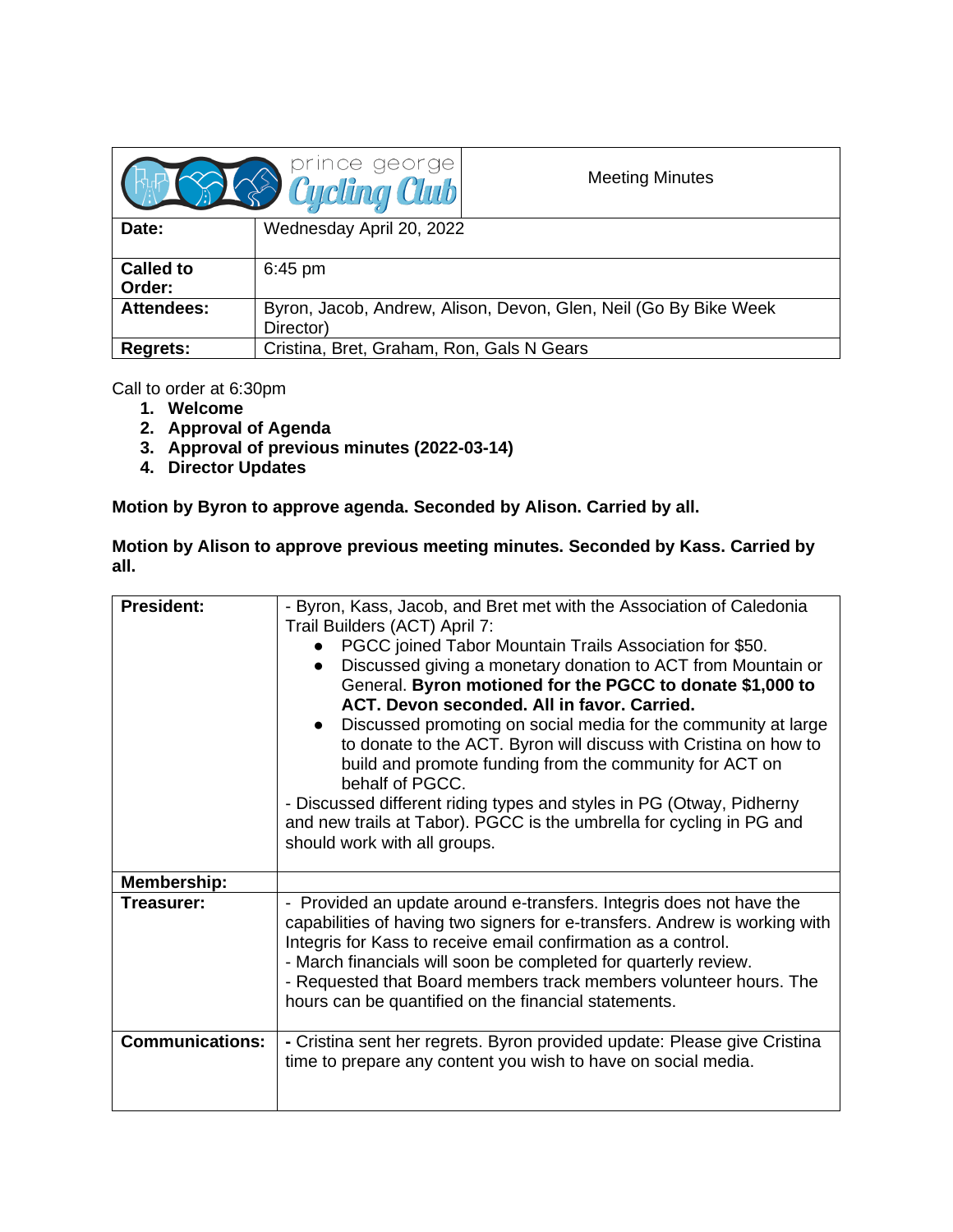| <b>Learn to Ride:</b> | - Learn to Ride is being pushed back as the trails not ready.<br>- Andrew Steel paid for his PMBI level one in prior years. This year he<br>completed his wilderness first aid. Andrew has coached Learn to Ride<br>for a few years. Jacob motioned for PGCC to pay for his wilderness first<br>aid in the amount of approximately \$700. Devon seconded. Carried by<br>all.                                                                                                                                                                                                                                                                                                                                                            |
|-----------------------|-----------------------------------------------------------------------------------------------------------------------------------------------------------------------------------------------------------------------------------------------------------------------------------------------------------------------------------------------------------------------------------------------------------------------------------------------------------------------------------------------------------------------------------------------------------------------------------------------------------------------------------------------------------------------------------------------------------------------------------------|
| <b>Mountain:</b>      | - Closed jersey order on Sunday: 57 mountain, and 6 road. \$4,845 in<br>gross sales. Purchase price was \$3,841 in Kazoom and payment of<br>\$1,500 for Mercedes. Extra mountain bike jerseys were ordered: S, M,<br>L, and XL for womens and mens. Jersey's should arrive in the<br>beginning of June.<br>- Discussed RFP for new PGCC logo<br>- Zone4 update: Quoted \$460 to rent 21 chips. The chips that do not<br>work should be returned.<br>- Discussed moving the Rushester as there is a gravel race the same<br>day. The new proposed date is May 29. The long loop on trail forks is<br>22 km and a shorter loop of 12km.                                                                                                   |
| Pidherny:             | - Trails are not ready with ice and snow: approximately three more<br>weeks.<br>- Lower trails need maintenance. There are a lot of ruts from people<br>riding lower trails. There are signs on Ditch Pig, Easy Street, and Park<br>Avenue.<br>- Gary has been out working on trail maintenance. He will lead Thursday<br>build nights.<br>- Colin will lead Tuesday build nights.<br>- Devon will lead Wednesday group rides.<br>- Earliest year to begin trail maintenance.<br>- Signs will go in once ground is soft enough.                                                                                                                                                                                                         |
| Urban:                | - Discussed Interior Savings Sponsorship for Go by Bike Week                                                                                                                                                                                                                                                                                                                                                                                                                                                                                                                                                                                                                                                                            |
| Go By Bike Week:      | - Neil provided update on logistics for Go By Bike Week:<br>- Schedule:<br>Monday kick off breakfast at Civic Center.<br>Tuesday morning at Royal LePage. Group ride beginning at<br>cycle logic, and finishing at Trench.<br>Wednesday morning at Koops<br>Thursday afternoon at Ruckus<br>Friday afternoon at Cross Roads<br>Saturday bike swap at Otway<br>- Would like to get schools on board to compete against each other.<br>Discussed the school who raises the most money could win \$1,000 for<br>school (donation dependent). This will help grow total bike kilometers<br>for PG. Great way of educating youth on commuting and impact on the<br>environment.<br>- Would like to advertise on Integris sign on 5th avenue. |
| Road:                 |                                                                                                                                                                                                                                                                                                                                                                                                                                                                                                                                                                                                                                                                                                                                         |